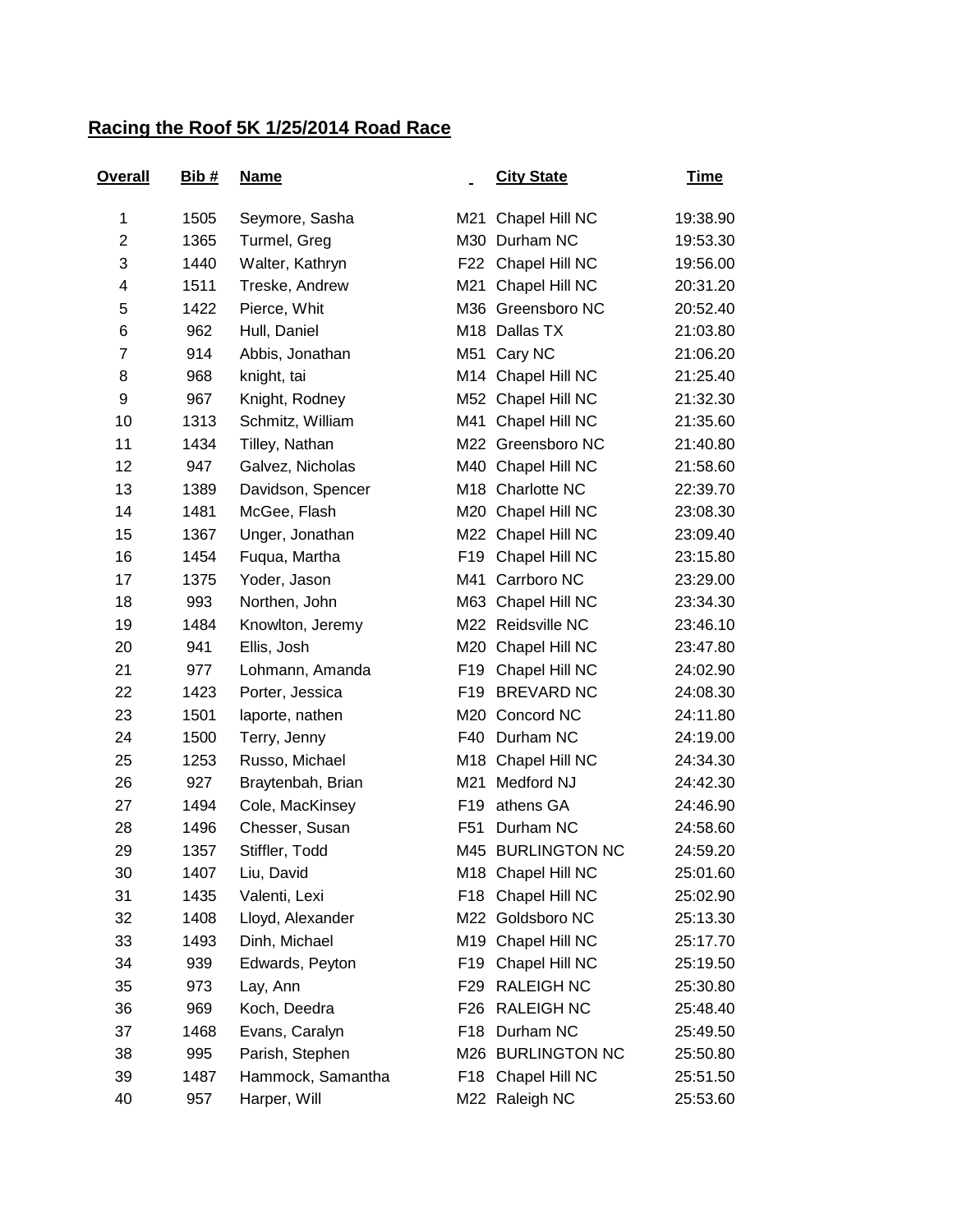| 41 | 1432 | Stewart, Sarah     | F <sub>20</sub> | Chapel Hill NC         | 26:01.20 |
|----|------|--------------------|-----------------|------------------------|----------|
| 42 | 1384 | Catherine, Cameron | F <sub>19</sub> | Chapel Hill NC         | 26:11.60 |
| 43 | 1446 | Stoyan, Alissandra | F <sub>29</sub> | Carrboro NC            | 26:17.30 |
| 44 | 1480 | Johnson, George    | M20             | Chapel Hill NC         | 26:17.40 |
| 45 | 917  | ALMEIDA, PATRICIA  | F <sub>28</sub> | Durham NC              | 26:18.40 |
| 46 | 982  | Miller, Sloane     | F <sub>20</sub> | Chapel Hill NC         | 26:22.20 |
| 47 | 1000 | Randall, Hannah    | F18             | Asheville NC           | 26:48.20 |
| 48 | 1465 | Elmore, Stewart    |                 | M20 Chapel Hill NC     | 26:59.10 |
| 49 | 928  | Byron, Julia       | F27             | Chapel Hill NC         | 27:09.60 |
| 50 | 1447 | Caruth, Nick       |                 | M28 DURHAM NC          | 27:31.30 |
| 51 | 1473 | Rosenquest, Krista | F <sub>18</sub> | Raleigh NC             | 27:40.60 |
| 52 | 923  | Bergmann, Lisa     | F <sub>22</sub> | <b>Walnut Creek CA</b> | 27:41.30 |
| 53 | 1359 | Stocking, Bob      | M50             | Chapel Hill NC         | 27:43.30 |
| 54 | 1404 | Kvalvik, MacKensie | F <sub>19</sub> | Chapel Hill NC         | 27:47.10 |
| 55 | 1509 | Cross, Lucy        | F <sub>20</sub> | Chapel Hill NC         | 27:52.40 |
| 56 | 1431 | St Clair, John     | M21             | Chapel Hill NC         | 27:55.20 |
| 57 | 978  | Mahunik, Alysha    | F <sub>26</sub> | South Hill VA          | 27:55.50 |
| 58 | 920  | Bahethi, Rini      | F <sub>18</sub> | Chapel Hill NC         | 27:55.70 |
| 59 | 1474 | Sweet, Taylor      | F <sub>19</sub> | Mooresville NC         | 27:56.30 |
| 60 | 983  | Milunas, Deanna    | F <sub>19</sub> | Chapel Hill NC         | 27:56.90 |
| 61 | 1383 | Boyd, Mary Page    | F <sub>20</sub> | Chapel Hill NC         | 28:12.00 |
| 62 | 916  | Allen, Gabriel     |                 | M19 Chapel Hill NC     | 28:13.20 |
| 63 | 1361 | Sugisaka, Eri      | F <sub>19</sub> | Chapel Hill NC         | 28:13.50 |
| 64 | 1366 | Ughetta, Kathleen  | F <sub>21</sub> | Chapel Hill NC         | 28:21.30 |
| 65 | 1362 | Tessitore, Kelly   | F <sub>21</sub> | Chapel Hill NC         | 28:23.70 |
| 66 | 987  | Moore, Taylor      | F22             | Chapel Hill NC         | 28:24.10 |
| 67 | 1392 | Fung, Amos         | M19             | Morrisville NC         | 28:25.20 |
| 68 | 1483 | Walker, Faith      | F <sub>20</sub> | Chapel Hill NC         | 28:31.50 |
| 69 | 1386 | Chon, Borahmie     | F <sub>19</sub> | Chapel Hill NC         | 28:38.10 |
| 70 | 952  | Graham, Dalton     | M10             | Chapel Hill NC         | 28:47.20 |
| 71 | 1374 | Winkler, Candace   | F30             | Raleigh NC             | 28:48.00 |
| 72 | 1489 | Wimberley, Alfre   | F18             | Chapel Hill NC         | 28:48.30 |
| 73 | 972  | Lawson, John       |                 | M28 Raleigh NC         | 28:48.30 |
| 74 | 1355 | Single, Hannah     | F <sub>19</sub> | Marietta GA            | 29:09.40 |
| 75 | 1459 | Marquino, Grace    | F <sub>19</sub> | Wilmington NC          | 29:10.40 |
| 76 | 937  | Davis, Melvin      | M41             | Raleigh NC             | 29:12.60 |
| 77 | 1491 | Jarvis, William    |                 | M19 Rocky Mount NC     | 29:17.90 |
| 78 | 1450 | Evans, Brian       |                 | M40 Chapel Hill NC     | 29:27.70 |
| 79 | 1307 | Schilly, Kelci     | F20             | Chapel Hill NC         | 29:37.00 |
| 80 | 1485 | Campbel, Colin     |                 | M20 Chapel Hill NC     | 29:44.20 |
| 81 | 1466 | Chavez, Kevin      |                 | M20 Chapel Hill NC     | 29:54.10 |
| 82 | 958  | Harris, Alexis     | F38             | Chapel Hill NC         | 30:03.40 |
| 83 | 959  | Hendricks, Carly   | F17             | Chapel Hill NC         | 30:09.20 |
| 84 | 970  | Kraut, Hannah      | F <sub>17</sub> | Chapel Hill NC         | 30:09.30 |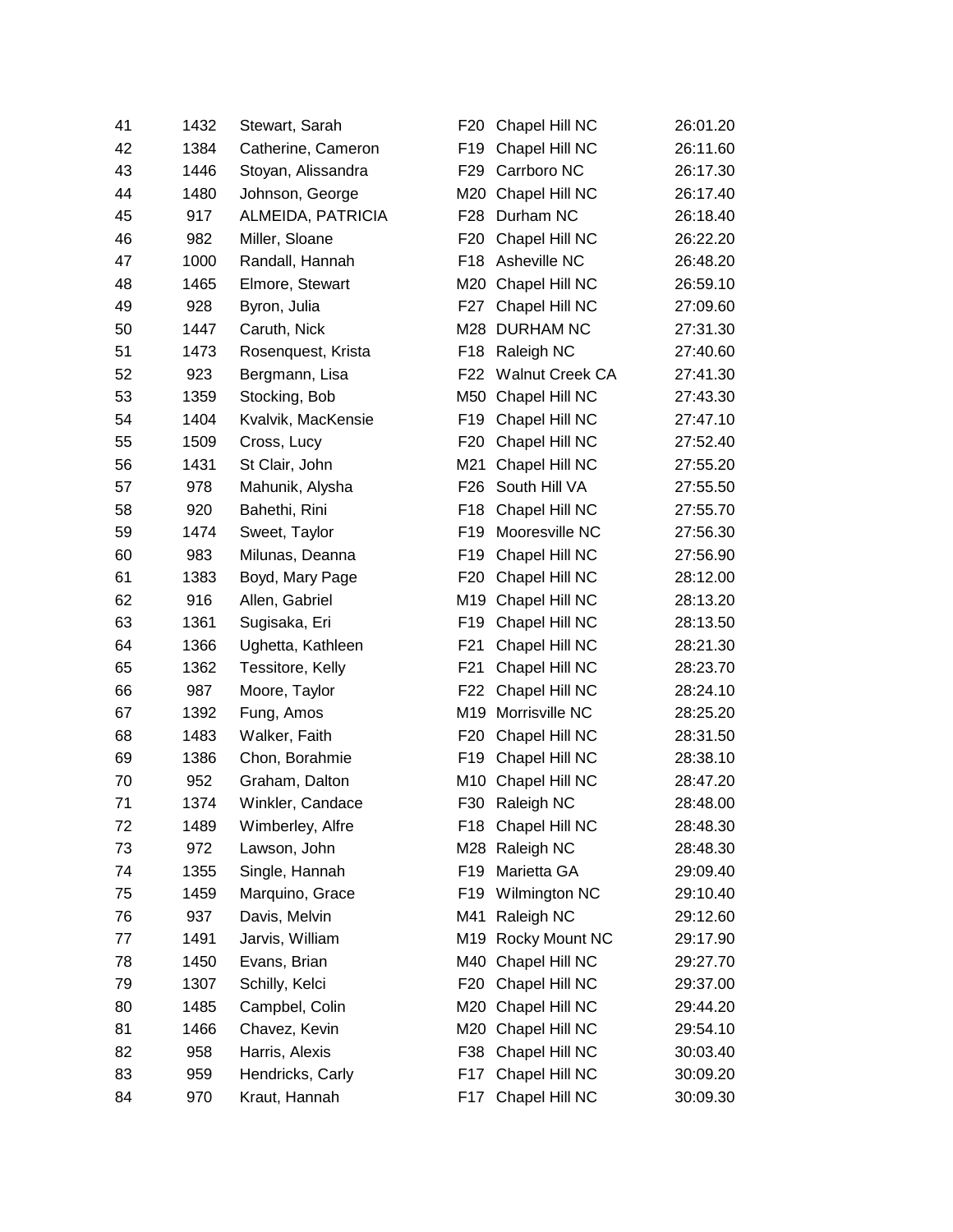| 85  | 1442 | Werbowski, Sara        | F24             | <b>GRAHAM NC</b>        | 30:14.50 |
|-----|------|------------------------|-----------------|-------------------------|----------|
| 86  | 1400 | Holt, Brandon          |                 | M27 GRAHAM NC           | 30:14.50 |
| 87  | 1395 | Haidar, Hana           | F21             | Chapel Hill NC          | 30:24.10 |
| 88  | 1353 | Schoonvliet, Hilke     | F31             | <b>Holly Springs NC</b> | 30:29.20 |
| 89  | 965  | Kermode, Bethanie      | F <sub>26</sub> | Apex NC                 | 30:31.80 |
| 90  | 1504 | Greenberg, Libby       | F22             | Chapel Hill NC          | 30:40.40 |
| 91  | 930  | Chang, Christiana      | F <sub>21</sub> | Chapel Hill NC          | 30:42.90 |
| 92  | 1425 | Rice, Katie            | F <sub>19</sub> | <b>High Point NC</b>    | 30:47.70 |
| 93  | 999  | Rand, Halbert          |                 | M49 WAKE FOREST NC      | 30:49.40 |
| 94  | 1469 | Story, Charlotte       | F <sub>19</sub> | Charlotte NC            | 30:50.90 |
| 95  | 929  | Casper, Shea           | F21             | Wilmington NC           | 31:03.90 |
| 96  | 953  | Graham, Vann           | M42             | Chapel Hill NC          | 31:13.30 |
| 97  | 1372 | Wilson, Beth           | F30             | Durham NC               | 31:15.40 |
| 98  | 1503 | Lawhon, kathryn        | F21             | Chapel Hill NC          | 31:21.00 |
| 99  | 1475 | Lynch, Laralee         | F21             | Chapel Hill NC          | 31:36.00 |
| 100 | 1420 | Parker, Meredith       | F <sub>19</sub> | Chapel Hill NC          | 31:39.30 |
| 101 | 954  | Gregory, Alexa         | F18             | Chapel Hill NC          | 31:48.10 |
| 102 | 932  | Colcord, Madison       | F <sub>21</sub> | Chapel Hill NC          | 31:56.70 |
| 103 | 997  | Perry, Anna            | F <sub>21</sub> | Cary NC                 | 31:56.80 |
| 104 | 1399 | Hobson, Courtney       | F22             | Chapel Hill NC          | 31:59.90 |
| 105 | 986  | Moore, Sarah           | F <sub>21</sub> | Cary NC                 | 32:00.00 |
| 106 | 1439 | VerMeulen, Anna        | F <sub>21</sub> | Gastonia NC             | 32:01.10 |
| 107 | 994  | Padezanin, Erika       | F <sub>21</sub> | Chapel Hill NC          | 32:01.10 |
| 108 | 942  | Ferguson, Kaitlyn      | F <sub>21</sub> | Chapel Hill NC          | 32:01.40 |
| 109 | 984  | Mitchell, Kara         | F <sub>19</sub> | Chapel Hill NC          | 32:05.50 |
| 110 | 1430 | Snow, Ellen            | F <sub>19</sub> | Chapel Hill NC          | 32:06.60 |
| 111 | 1464 | Mitchell, Rebecca      | F20             | Chapel Hill NC          | 32:09.90 |
| 112 | 925  | Bormuth, Jean          | F <sub>24</sub> | Morrisville NC          | 32:25.70 |
| 113 | 985  | Monroe, Buckley        | M27             | Raleigh NC              | 32:25.80 |
| 114 | 992  | Neigebauer, Bethany    | F <sub>25</sub> | Apex NC                 | 32:30.60 |
| 115 | 1492 | <b>WARRICK, ASHLEY</b> | F31             | Raleigh NC              | 32:33.60 |
| 116 | 955  | Gremel, Ashley         | F21             | <b>Grand Rapids MI</b>  | 32:36.40 |
| 117 | 1512 | Phillips, Lauren       | F <sub>22</sub> | Cary NC                 | 32:45.40 |
| 118 | 1418 | Norman, Ethan          |                 | M20 Chapel Hill NC      | 32:54.90 |
| 119 | 1502 | Garrett, Rachel        | F22             | Chapel Hill NC          | 32:57.50 |
| 120 | 1441 | Wassel, Matthew        | M18             | Chapel Hill NC          | 33:11.10 |
| 121 | 1379 | Andrews, Alison        | F19             | Chapel Hill NC          | 33:11.70 |
| 122 | 1448 | Christensen, Erica     | F <sub>28</sub> | Chapel Hill NC          | 33:14.40 |
| 123 | 1510 | clements, marie        |                 | F22 Chapel Hill NC      | 33:17.90 |
| 124 | 1486 | Sugierski, Shelby      | F <sub>21</sub> | Denver CO               | 33:25.00 |
| 125 | 974  | Lee, Victoria          | F <sub>21</sub> | charlotte NC            | 33:31.70 |
| 126 | 1354 | Shull, Paige           | F22             | Carthage NC             | 33:32.00 |
| 127 | 1221 | ray, ashley            | F28             | Chapel Hill NC          | 33:34.60 |
| 128 | 918  | andrews, ben           |                 | M27 Chapel Hill NC      | 33:34.90 |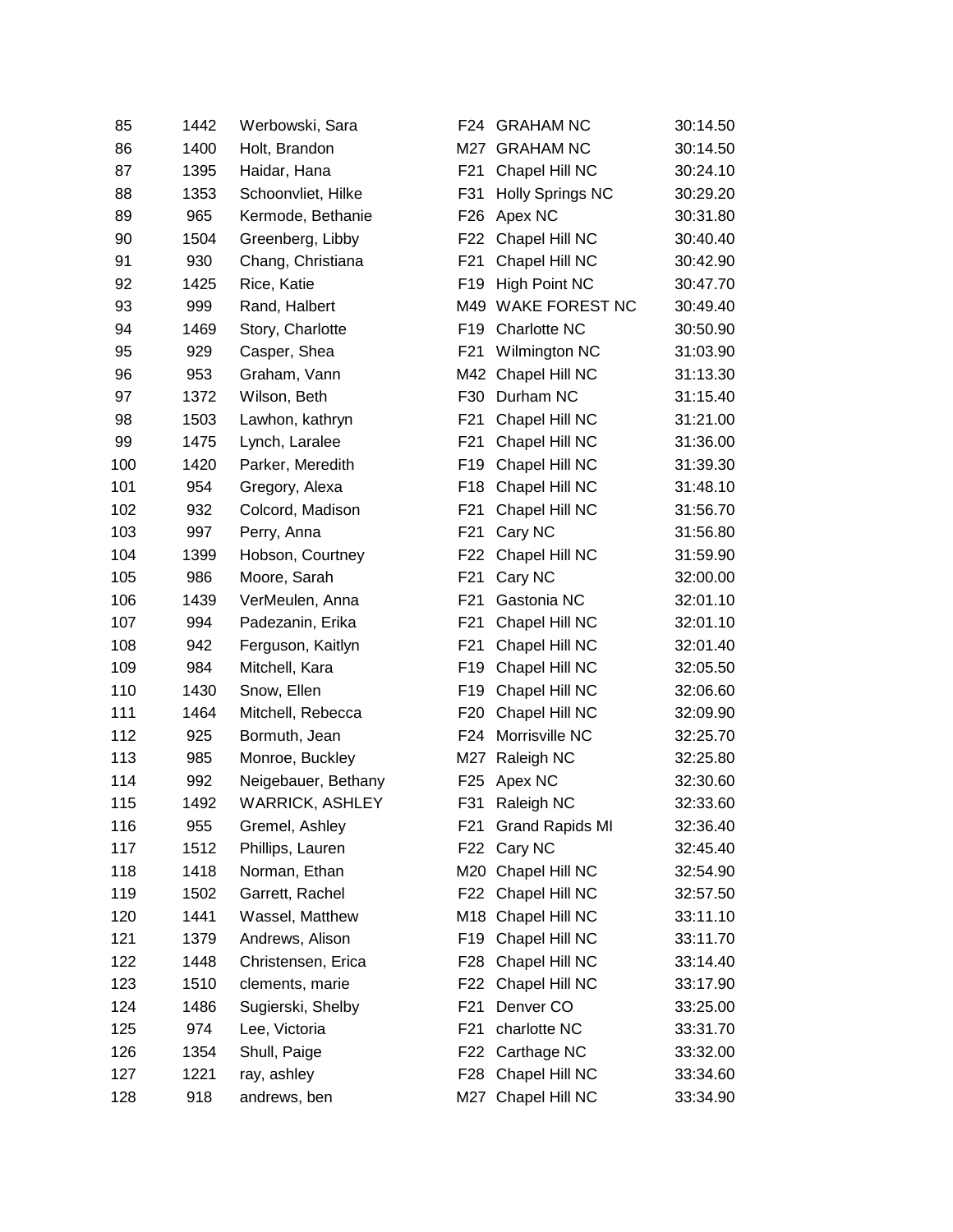| 129 | 1380 | Barnes, Olivia             | F19             | Chapel Hill NC     | 33:39.00 |
|-----|------|----------------------------|-----------------|--------------------|----------|
| 130 | 1421 | Perkins, Diana             | F <sub>55</sub> | Chapel Hill NC     | 33:40.20 |
| 131 | 926  | Brantley, Steven           |                 | M22 Chapel Hill NC | 33:53.10 |
| 132 | 1382 | Bowling, Kelly             | F <sub>20</sub> | Durham NC          | 34:00.40 |
| 133 | 1449 | Crawford, Lauren           | F <sub>21</sub> | <b>Grandy NC</b>   | 34:03.50 |
| 134 | 998  | Pontious, Emily            | F31             | Hillsborough NC    | 34:10.50 |
| 135 | 938  | DelVentura, Jennifer       | F27             | Carrboro NC        | 34:14.80 |
| 136 | 1479 | Narron, Katherine          | F19             | Chapel Hill NC     | 34:16.90 |
| 137 | 1429 | Schumacher, Rachel         | F <sub>20</sub> | Waxhaw NC          | 34:19.60 |
| 138 | 934  | Danieley, Sara             | F <sub>19</sub> | Chapel Hill NC     | 34:31.40 |
| 139 | 975  | LeSourd, Cate              | F <sub>21</sub> | Elon NC            | 34:40.70 |
| 140 | 1463 | Vengoechea, Clara          | F <sub>20</sub> | Chapel Hill NC     | 34:49.40 |
| 141 | 951  | Goyani, Manisha            | F <sub>20</sub> | Lillington NC      | 34:59.50 |
| 142 | 1364 | Tiwari, Shristi            | F <sub>20</sub> | Chapel Hill NC     | 34:59.50 |
| 143 | 1499 | Doucette, Danielle         | F <sub>20</sub> | Raleigh NC         | 35:09.80 |
| 144 | 1252 | Restuccia, Paul            | M61             | Raleigh NC         | 35:52.20 |
| 145 | 1513 | Conger-Kallas, Joshua      | M21             | Chapel Hill NC     | 35:54.10 |
| 146 | 1514 | Wang, Kun                  | M20             | Chapel Hill NC     | 35:54.30 |
| 147 | 1460 | Ospina, Alejandra          | F <sub>19</sub> | Charlotte NC       | 36:14.40 |
| 148 | 981  | Merrell, Ann               | F23             | Raleigh NC         | 36:22.80 |
| 149 | 980  | McMahon, Jillian           | F <sub>22</sub> | Chapel Hill NC     | 36:23.00 |
| 150 | 1385 | Caudill, Holly             | F <sub>20</sub> | Wilmington NC      | 37:37.00 |
| 151 | 1419 | OConnor, Tara              | F19             | Syosset NY         | 37:37.10 |
| 152 | 1427 | Rothfuss, Kimberly         | F41             | Raleigh NC         | 38:40.10 |
| 153 | 922  | Beach, Winnie              | F53             | Apex NC            | 38:41.00 |
| 154 | 1373 | Wilson, Hannah             | F <sub>20</sub> | Indian Trail NC    | 38:41.30 |
| 155 | 1284 | Sandlin, Lynette           | F45             | Raleigh NC         | 38:42.00 |
| 156 | 1391 | Fulcher, Aspyn             | F <sub>19</sub> | Chapel Hill NC     | 39:04.30 |
| 157 | 1443 | Willis, Christian          |                 | M20 Chapel Hill NC | 39:04.30 |
| 158 | 924  | Bernstein, Ruth            | F <sub>25</sub> | Carrboro NC        | 39:17.00 |
| 159 | 1507 | Yedavalli, Kiran Yedavalli |                 | M20 CARY NC        | 39:19.90 |
| 160 | 931  | Cline, Reagan              |                 | F18 Chapel Hill NC | 39:22.20 |
| 161 | 1498 | Tailor, Tanay              | M <sub>19</sub> | Morrisville NC     | 39:29.50 |
| 162 | 1381 | Beach, Sarah               |                 | F17 Apex NC        | 39:33.10 |
| 163 | 1444 | Woodlief, Kali             | F18             | Apex NC            | 39:35.90 |
| 164 | 1462 | Suhren, Malia              | F18             | Pineville NC       | 39:36.80 |
| 165 | 915  | Alascio, Courtney          | F21             | Chapel Hill NC     | 39:50.40 |
| 166 | 1387 | Christman, Holly           | F41             | ROLESVILLE NC      | 40:14.10 |
| 167 | 1433 | Sweeney, Lenore            | F39             | Clayton NC         | 40:27.40 |
| 168 | 1369 | Watkins, Carlton           | F66             | Raleigh NC         | 41:15.30 |
| 169 | 948  | Garzarelli, Rachel         | F18             | Chapel Hill NC     | 42:00.40 |
| 170 | 1471 | Bennett, S. Elva           | F <sub>19</sub> | Greensboro NC      | 42:01.20 |
| 171 | 1490 | Sevilla Dieguez, Rocio     | F <sub>20</sub> | Chapel Hill NC     | 42:02.70 |
| 172 | 1467 | Hess, Brooke               | F18             | Mocksville NC      | 42:02.90 |